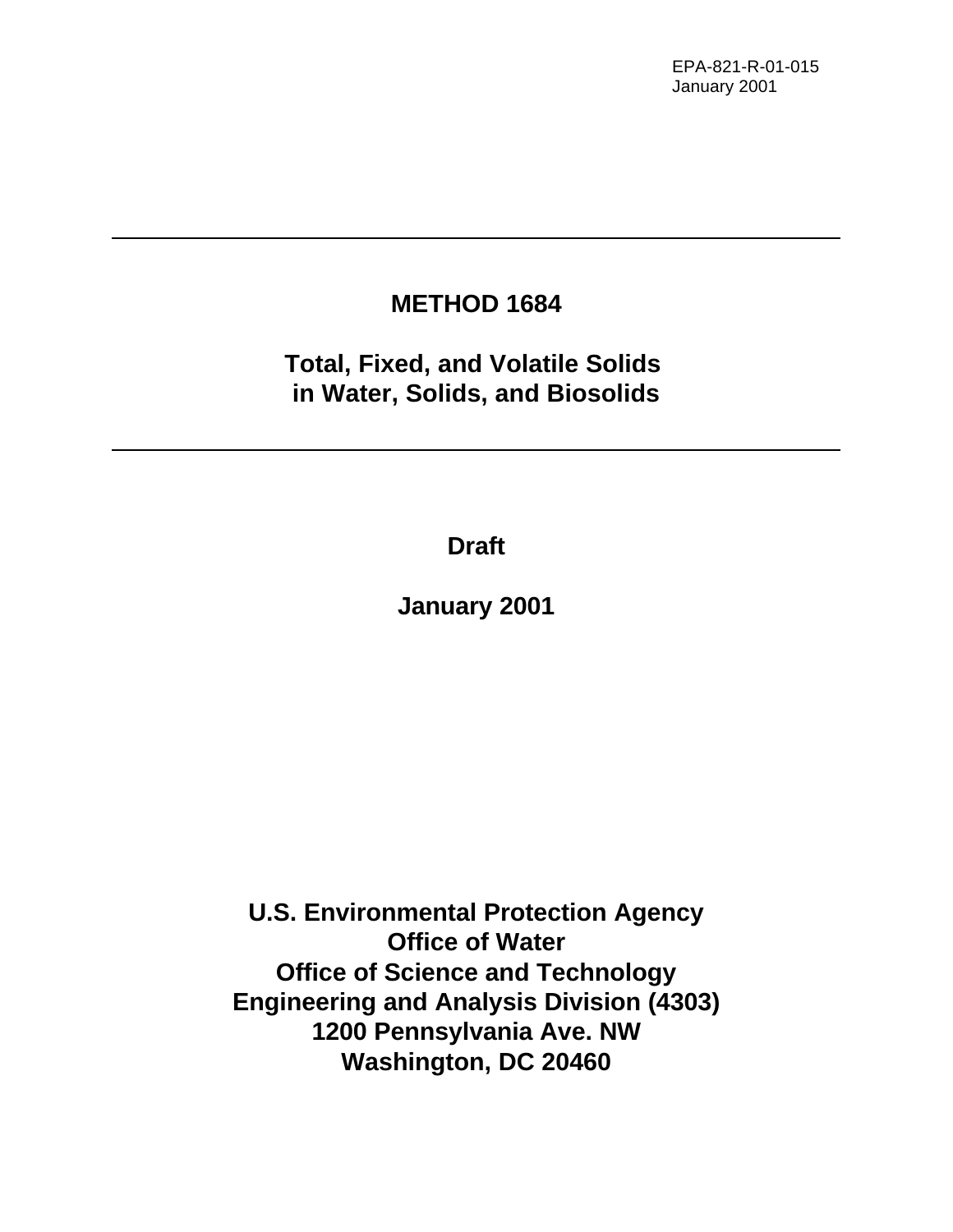# **Acknowledgments**

This method was prepared under the direction of William A. Telliard of the U.S. Environmental Protection Agency's (EPA's) Office of Water (OW), Engineering and Analysis Division (EAD). The method was prepared under EPA Contract 68-C-98-139 by DynCorp with assistance from Quality Works, Inc.

# **Disclaimer**

This draft method has been reviewed and approved for publication by the Analytical Methods Staff within the Engineering and Analysis Division of the U.S. Environmental Protection Agency. Mention of trade names or commercial products does not constitute endorsement or recommendation for use. EPA plans further validation of this draft method. The method may be revised following validation to reflect results of the study. This method version contains minor editorial changes to the February 1999 version.

EPA welcomes suggestions for improvement of this method. Suggestions and questions concerning this method or its application should be addressed to:

William A. Telliard USEPA Office of Water Analytical Methods Staff Mail Code 4303 1200 Pennsylvania Ave., NW Washington, DC 20460 Phone: 202/ 260-7134 Fax: 202/260-7185

Requests for additional copies of this publication should be directed to:

Water Resource Center Mail Code RC-4100 1200 Pennsylvania Ave., NW Washington, DC 20460 (202) 260-7786 or (202) 260-2814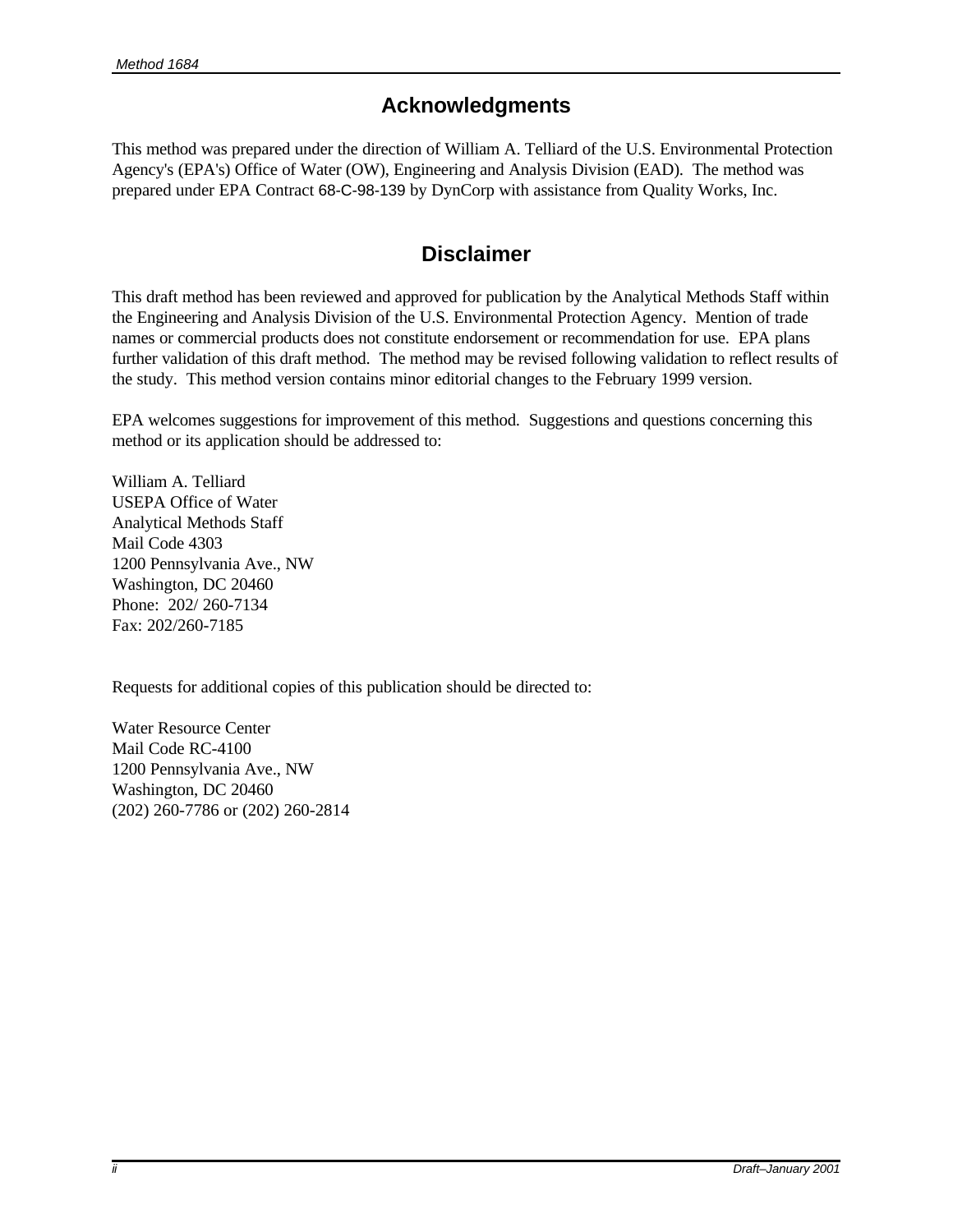Note: This method is performance based. The laboratory is permitted to modify or omit any steps or procedure, provided that all performance requirements in this method are met. The laboratory may not omit any quality control analyses. The terms "shall", "must", and "may not" indicate steps and procedures required for producing reliable results. The terms "should" and "may" indicate optional steps that may be modified or omitted if the laboratory can demonstrate that the modified method produces results equivalent or superior to results produced by this method.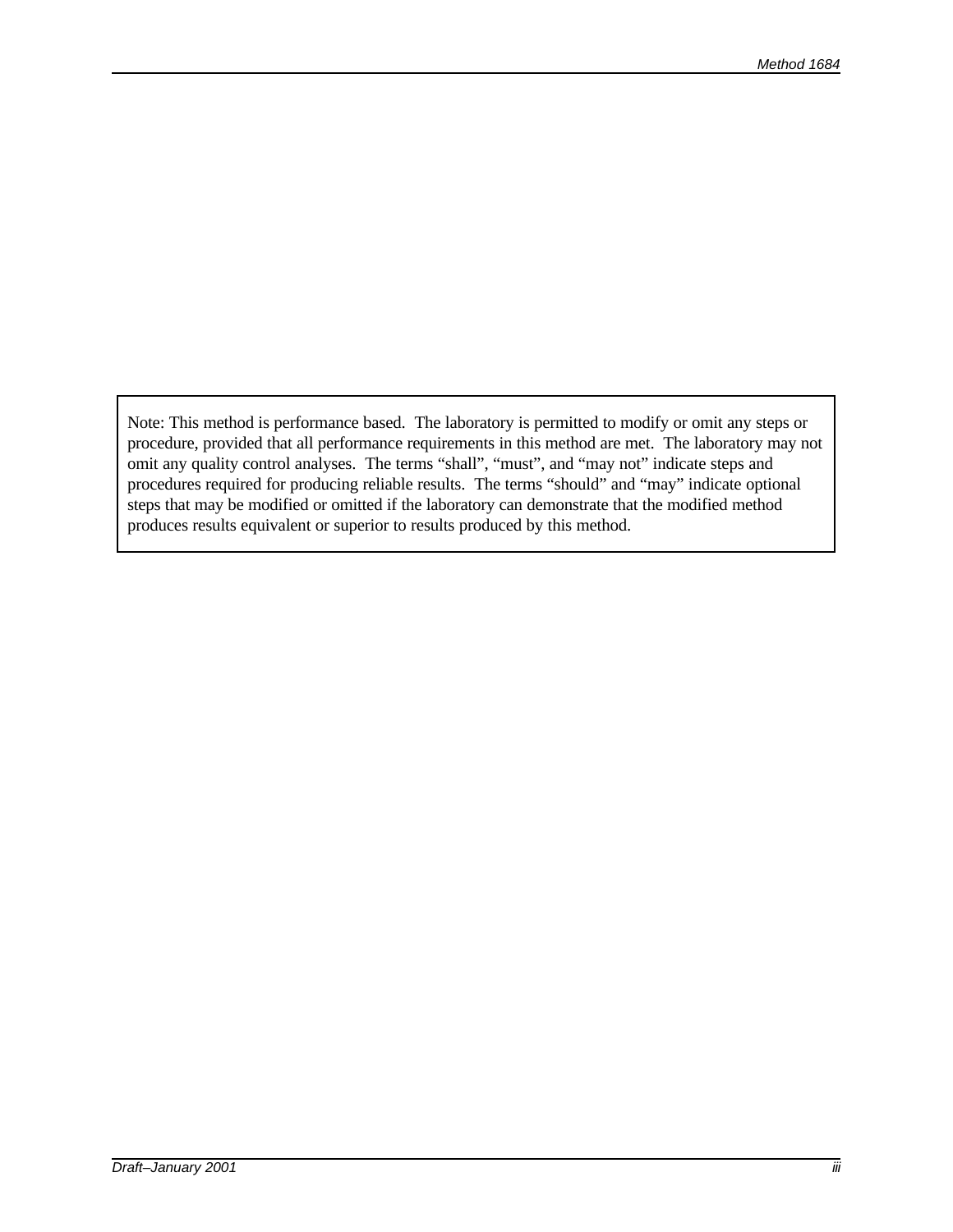# **Method 1684**

# **Total, Fixed, and Volatile Solids in Water, Solids, and Biosolids**

### **1.0 Scope and Application**

- **1.1** This method is applicable to the determination of total solids and the fixed and volatile fractions in such solid and semisolid samples as soils, sediments, biosolids (municipal sewage sludge), sludge separated from water and wastewater treatment processes, and sludge cakes from vacuum filtration, centrifugation, or other sludge dewatering processes.
- **1.2** This method is for use in the United States Environmental Protection Agency's (EPA's) data gathering and monitoring programs under the Clean Water Act, the Resource Conservation and Recovery Act, the Comprehensive Environmental Response, Compensation, and Liability Act, and the Safe Drinking Water Act.
- **1.3** Method detection limits (MDLs) and minimum levels (MLs) have not been formally established for this draft method. These values will be determined during the validation studies.
- **1.4** This method is performance based. The laboratory is permitted to omit any step or modify any procedure (e.g. to overcome interferences, to lower the cost of measurement), provided that all performance requirements in this method are met. Requirements for establishing method equivalency are given in Section 9.1.2.
- **1.5** Each laboratory that uses this method must demonstrate the ability to generate acceptable results using the procedure in Section 9.2.

#### **2.0 Summary of Method**

- **2.1** Sample aliquots of 25-50 g are dried at  $103^{\circ}$ C to  $105^{\circ}$ C to drive off water in the sample.
- **2.2** The residue from Section 2.1 is cooled, weighed, and dried again at  $550^{\circ}$ C to drive off volatile solids in the sample.
- **2.3** The total, fixed, and volatile solids are determined by comparing the mass of the sample before and after each drying step.

#### **3.0 Definitions**

Definitions for terms used in this method are given in the glossary at the end of the method (Section 18).

#### **4.0 Interferences**

**4.1** Sampling, subsampling, and pipetting multi-phase samples may introduce serious errors. Make and keep such samples homogeneous during transfer. Use special handling to ensure sample integrity when subsampling. Mix small samples with a magnetic stirrer. If visible suspended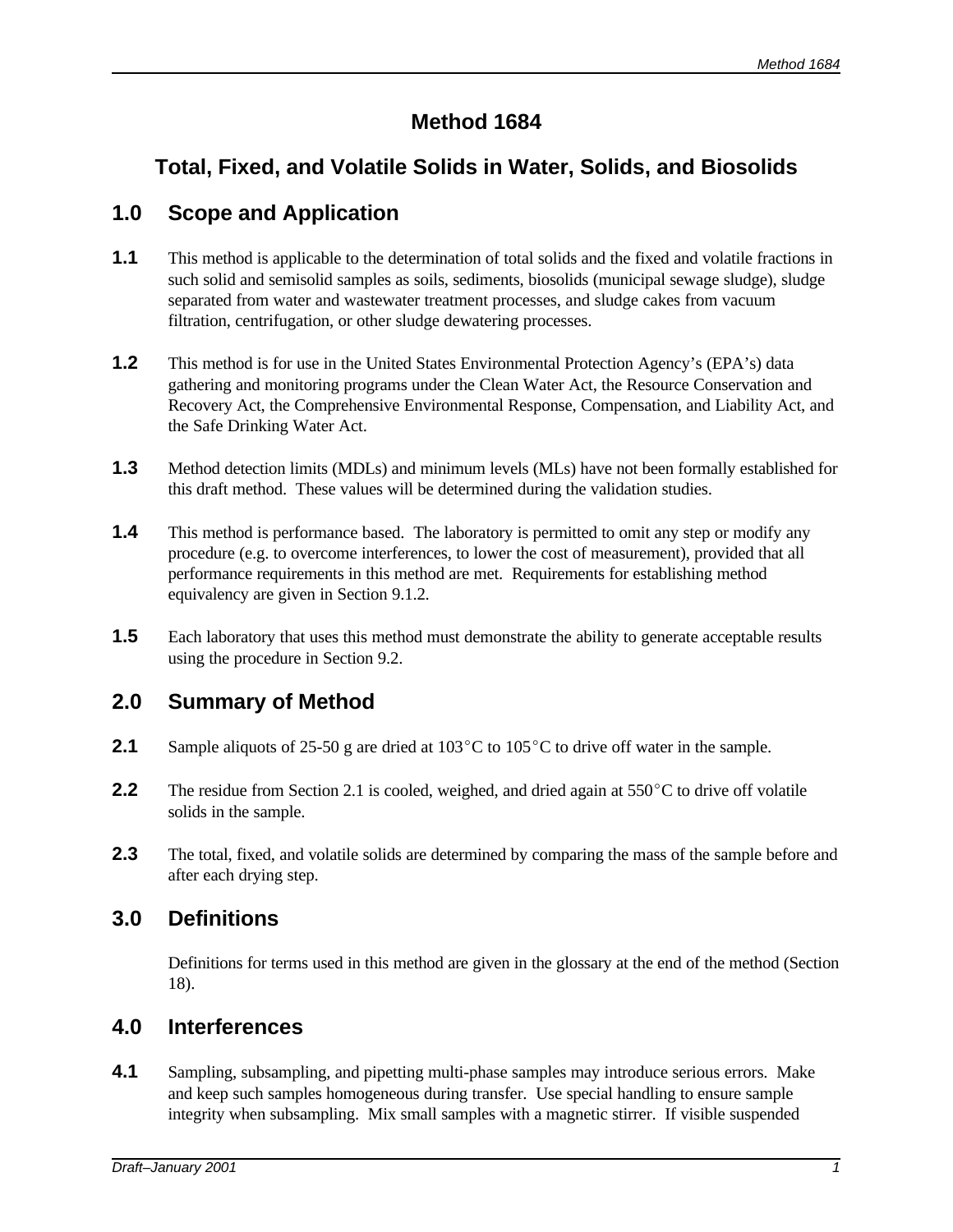solids are present, pipette with wide-bore pipettes. If part of a sample adheres to the sample container, intensive homogenization is required to ensure accurate results. When dried, some samples form a crust that prevents evaporation; special handling such as extended drying times are required to deal with this. Avoid using a magnetic stirrer with samples containing magnetic particles.

- **4.2** The temperature and time of residue drying has an important bearing on results. Problems such as weight losses due to volatilization of organic matter, and evolution of gases from heat-induced chemical decomposition, weight gains due to oxidation, and confounding factors like mechanical occlusion of water and water of crystallization depend on temperature and time of heating. It is therefore essential that samples be dried at a uniform temperature, and for no longer than specified in the method. Each sample requires close attention to desiccation after drying. Minimize the time the desiccator is open because moist air may enter and be absorbed by the samples. Some samples may be stronger desiccants than those used in the desiccator and may take on water. If uptake of water by a sample is suspected, the operator should weigh the sample to see if it gains weight while in the desiccator. If the sludge is indeed taking on water, then a vacuum desiccator should be used.
- **4.3** Residues dried at 103°C to 105°C may retain some bound water as water of crystallization or as water occluded in the interstices of crystals. The residues also lose  $CO<sub>2</sub>$  in the conversion of bicarbonate to carbonate. The residues usually lose only slight amounts of organic matter by volatilization at this temperature. Because removal of occluded water is marginal at this temperature, attainment of constant weight may be very slow.
- **4.4** Results for residues high in oil or grease may be questionable because of the difficulty of drying to constant weight in a reasonable time.
- **4.5** The determination of both total and volatile solids is subject to negative error due to loss of ammonium carbonate and volatile organic matter during the drying step at  $103^{\circ}$ C to  $105^{\circ}$ C. Carefully observe specified drying time and temperature to control losses of volatile inorganic salts if these are a problem.

# **5.0 Safety**

- **5.1** This method does not address all safety issues associated with its use. The toxicity or carcinogenicity of reagents used in this method have not been fully established. Each chemical and environmental sample should be regarded as a potential health hazard and exposure should be minimized. The laboratory is responsible for maintaining a safe work environment and a current awareness file of OSHA regulations regarding the safe handling of the chemicals specified in this method. A reference file of material safety data sheets (MSDSs) should be available to all personnel involved in these analyses. Additional information on laboratory safety can be found in References 5-7.
- **5.2** All personnel handling environmental samples known to contain or to have been in contact with human waste should be immunized against known disease causative agents.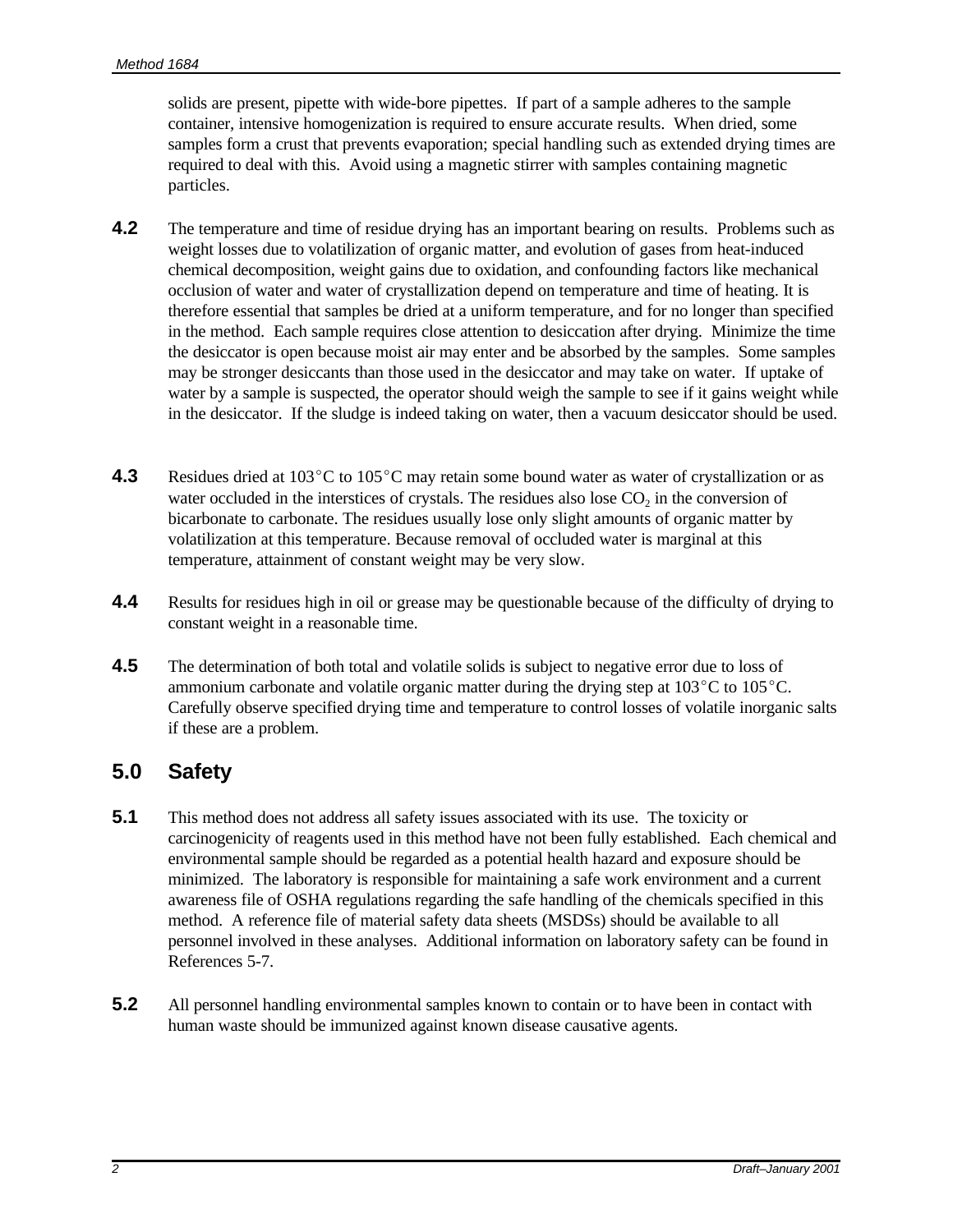# **6.0 Equipment and Supplies**

**NOTE:** *Brand names, suppliers, and part numbers are cited for illustrative purposes only. No endorsement is implied. Equivalent performance may be achieved using equipment and materials other than those specified here, but demonstration of equivalent performance that meets the requirements of this method is the responsibility of the laboratory.* 

- **6.1** Evaporating dishes–Dishes of 100-mL capacity. The dishes may be made of porcelain (90-mm diameter), platinum, or high-silica glass.
- **6.2** Watch glass–Capable of covering the evaporating dishes (Section 6.1).
- **6.3** Muffle furnace–Capable of maintaining a uniform temperature of  $550^{\circ}$ C throughout the drying chamber.
- **6.4** Steam bath for evaporation of liquid samples.
- **6.5** Desiccator–Moisture concentration in the desiccator should be monitored by an instrumental indicator or with a color-indicator desiccant.
- **6.6** Drying oven–Thermostatically-controlled, capable of maintaining a uniform temperature of 103<sup>°</sup>C to  $105^{\circ}$ C throughout the drying chamber.
- **6.7** Analytical balance–Capable of weighing to 0.1 mg for samples having a mass up to 200 g.
- **6.8** Reference weights–2 mg, 1000 mg, and 50g class "S" weights.
- **6.9** Container handling apparatus–Gloves, tongs, or a suitable holder for moving and handling hot containers after drying.
- **6.10** Sample handling apparatus–Spatulas, spoonulas, funnels, or other equipment for transfer and manipulation of sample.
- **6.11** Bottles–Glass or plastic bottles of a suitable size for sample collection.
- **6.12** Rubber gloves (Optional)
- **6.13** No. 7 Cork borer (Optional)
- **6.14** Dessicant (Optional)

# **7.0 Reagents and Standards**

- **7.1** Reagent water–Deionized, distilled, or otherwise purified water.
- **7.2** Quality control spiking solution– If a commercially available standard can be purchased that contains standard fixed and volatile solids, the laboratory may use that standard. The laboratory may also prepare a spiking solution. One possible recipe is given below for a NaCl-KHP solution.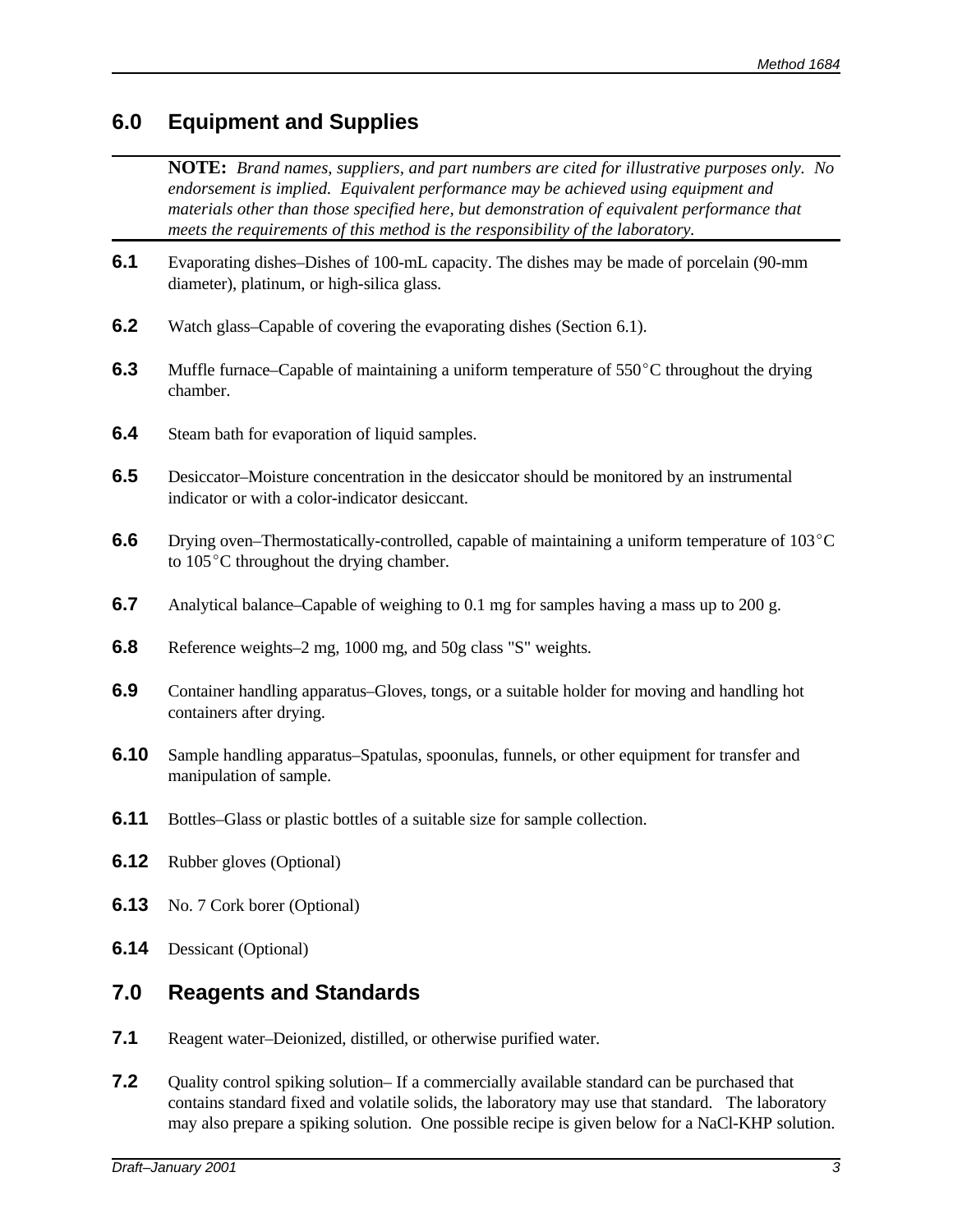- **7.2.1** Dissolve 0.10 g sodium chloride (NaCl) in 500 mL reagent water. Mix to dissolve.
- **7.2.2** Add 0.10 g potassium hydrogen phthalate (KHP) to the NaCl solution (Section 7.2.1) and mix. If the KHP does not dissolve readily, warm the solution while mixing. Dilute to 1 L with reagent water. Store at  $4^{\circ}$ C. Assuming 100% volatility of the acid phthalate ion, this solution contains 200 mg/L total solids, 81.0 mg/L volatile solids, and 119 mg/L fixed solids.

#### **8.0 Sample Collection, Preservation, and Storage**

8.1 Use resistant-glass or plastic bottles to collect sample for solids analysis, provided that the material in suspension does not adhere to container walls. Sampling should be done in accordance with Reference 16.10. Begin analysis as soon as possible after collection because of the impracticality of preserving the sample. Refrigerate sample at  $4^{\circ}$ C up to the time of analysis to minimize microbiological decomposition of solids. Preferably do not hold samples more than 24 hours. Under no circumstances should the sample be held more than seven days. Bring samples to room temperature before analysis.

### **9.0 Quality Control**

- **9.1** Each laboratory using this method is required to operate a formal quality control (QC) program. The minimum requirements of this program consist of an initial demonstration of laboratory capability, and the ongoing analysis of laboratory reagent blanks, precision and recovery standards, and matrix-spiked samples as a continuing check on performance. The laboratory is required to maintain performance records that define the quality of data thus generated. Laboratory performance is compared to established performance criteria to determine if the results of analyses meet the performance characteristics of the method.
	- **9.1.1** The analyst shall make an initial demonstration of the ability to generate acceptable accuracy and precision with this method. This ability is established as described in Section 9.2.
	- **9.1.2** In recognition of advances that are occurring in analytical technology, the analyst is permitted certain options to improve separations or lower the costs of measurements, provided that all performance specifications are met. If an analytical technique other than the techniques specified in this method is used, that technique must have a specificity equal to or better than the specificity of the techniques in this method for total, fixed, and volatile solids in the sample of interest. Specificity is defined as producing results equivalent to the results produced by this method for laboratory-prepared solutions (Section 7.2) that meet all of the QC criteria stated in this method.
		- **9.1.2.1** Each time a modification is made to this method, the analyst is required to repeat the Initial Precision and Recovery (IPR) test in Section 9.2.2 to demonstrate that the modification produces results equivalent to or better than results produced by this method. If the detection limit of the method will be affected by the modification, the analyst must demonstrate that the MDL (40 CFR part 136, appendix B) is less than or equal to the MDL in this method or one-third the regulatory compliance level, whichever is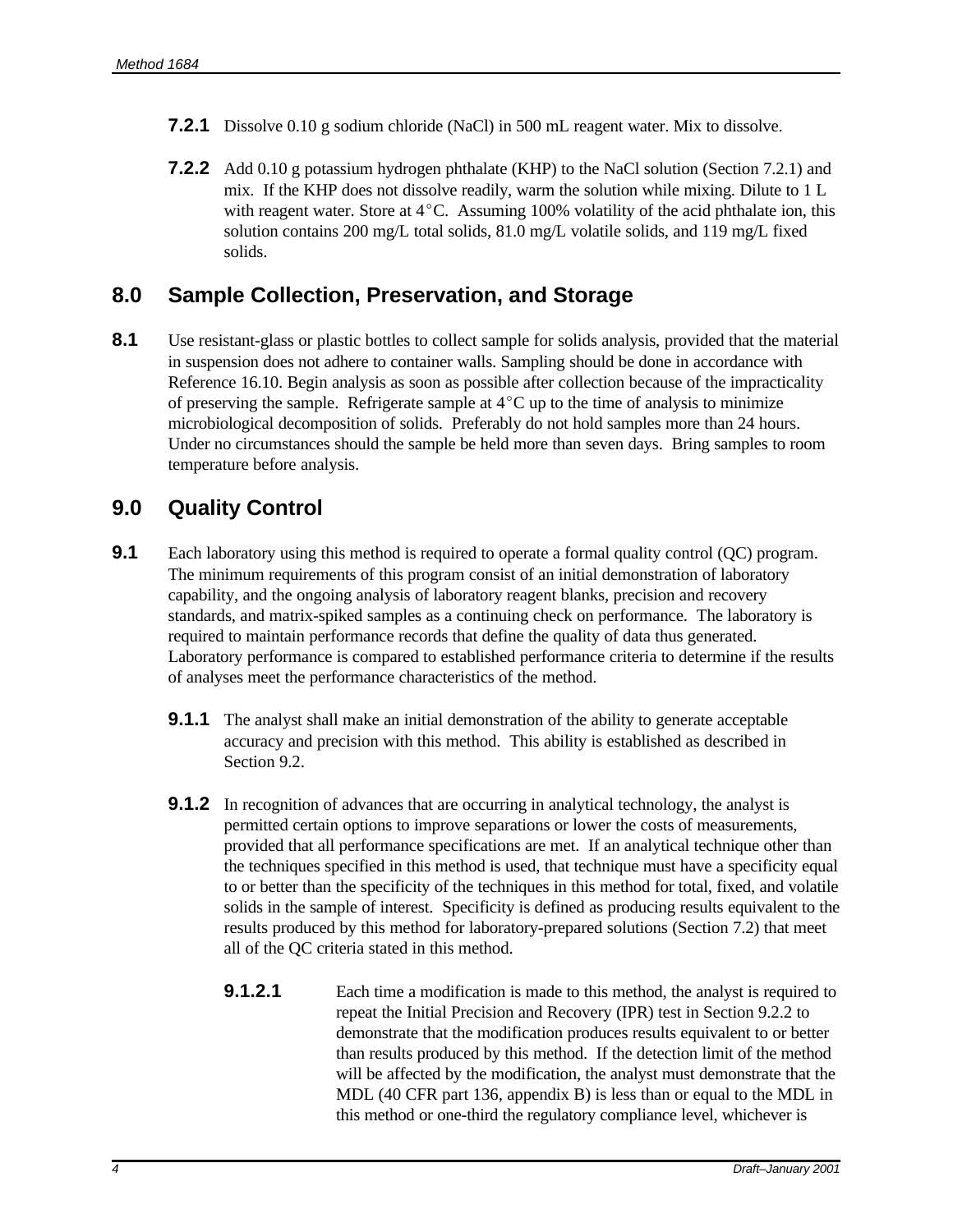higher. The tests required for this equivalency demonstration are given in Section 9.2.

- **9.1.2.2** The laboratory is required to maintain records of modifications made to this method. These records include the following, at a minimum:
	- **9.1.2.2.1** The names, titles, addresses, and telephone numbers of the analyst(s) who performed the analyses and modification, and of the quality control officer who witnessed and will verify the analyses and modification.
	- **9.1.2.2.2** A listing of pollutant(s) measured (total, fixed, and volatile solids).
	- **9.1.2.2.3** A narrative stating reason(s) for the modification.
	- **9.1.2.2.4** Results from all quality control (QC) tests comparing the modified method to this method, including:
		- (a) Initial precision and recovery (Section 9.2.2).
		- (b) Analysis of blanks (Section 9.3).
		- (c) Accuracy assessment (Section 9.5).
		- (d) Ongoing precision and recovery (Section 9.4).
	- **9.1.2.2.5** Data that will allow an independent reviewer to validate each determination by tracing the instrument output (weight, absorbance, or other signal) to the final result. These data are to include:
		- (a) Sample numbers and other identifiers.
		- (b) Sample preparation dates.
		- (c) Analysis dates and times.
		- (d) Analysis sequence/run chronology.
		- (e) Sample weights.
		- (f) Make and model of analytical balance and weights traceable to NIST.
		- (g) Copies of logbooks, printer tapes, and other recordings of raw data.
		- (h) Data system outputs, and other data to link the raw data to the results reported.
- **9.1.3** Analyses of laboratory blanks are required to demonstrate freedom from contamination. The procedure and criteria for blank analyses are described in Section 9.3.
- **9.1.4** Analyses of ongoing precision and recovery (OPR) samples are required to demonstrate that the sample preparation and analysis are in control. The procedure and criteria for OPR samples are described in Section 9.4.
- **9.2** Initial demonstration of laboratory capability The initial demonstration of laboratory capability is used to characterize laboratory performance and method detection limits.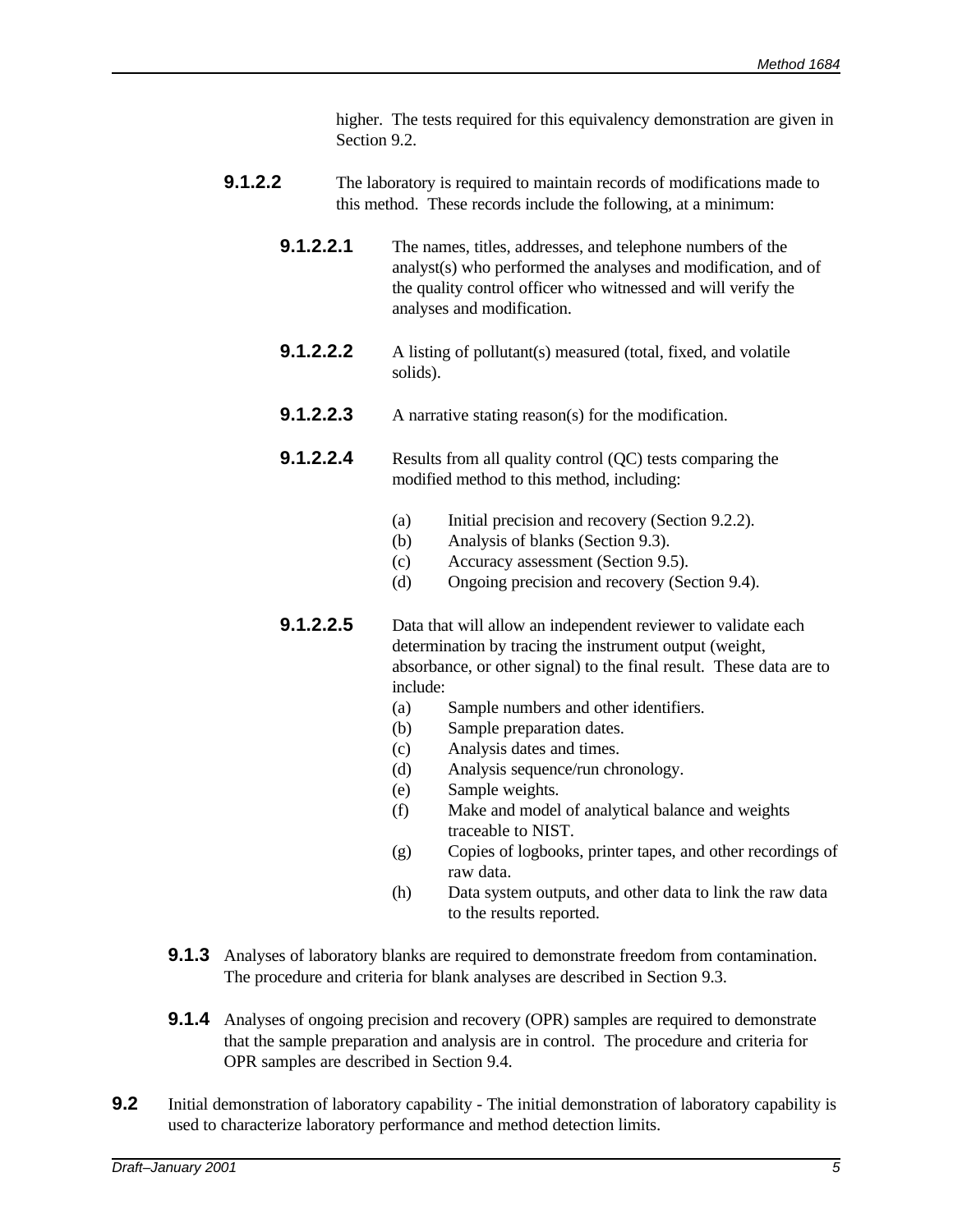- **9.2.1** Method detection limit (MDL) The method detection limit must be established for the analyte, using the QC spiking solution (Section 7.2). To determine MDL values, take seven replicate aliquots of the diluted QC spiking solution and process each aliquot through each step of the analytical method. Perform all calculations and report the concentration values in the appropriate units. MDLs should be determined every year or whenever a modification to the method or analytical system is made that will affect the method detection limit.
- **9.2.2** Initial Precision and Recovery (IPR) To establish the ability to generate acceptable precision and accuracy, the analyst shall perform the following operations:
	- **9.2.2.1** Prepare four samples by diluting the OC spiking solution (Section 7.2) to 1-5 times the ML. Using the procedures in Section 11, analyze these samples for total, fixed, and volatile solids.
	- **9.2.2.2** Using the results of the four analyses, compute the average percent recovery (x) and the standard deviation (s, Equation 1) of the percent recovery for total, fixed, and volatile solids.

| Equation 1                       |
|----------------------------------|
|                                  |
| $\boldsymbol{n}$<br>$S =$        |
| Where:                           |
| $n = number of samples$          |
| $x = \%$ recovery in each sample |
| $s = standard deviation$         |

**9.2.2.3** Compare s and x with the corresponding limits for initial precision and recovery in Table 1. If s and x meet the acceptance criteria, system performance is acceptable and analysis of samples may begin. If, however, s exceeds the precision limit or x falls outside the range for recovery, system performance is unacceptable. In this event, correct the problem, and repeat the test.

#### **9.3** Laboratory blanks

- **9.3.1** Prepare and analyze a laboratory blank initially (i.e. with the tests in Section 9.2) and with each analytical batch. The blank must be subjected to the same procedural steps as a sample, and will consist of approximately 25 g of reagent water.
- **9.3.2** If material is detected in the blank at a concentration greater than the MDL (Section 1.3), analysis of samples must be halted until the source of contamination is eliminated and a new blank shows no evidence of contamination. All samples must be associated with an uncontaminated laboratory blank before the results may be reported for regulatory compliance purposes. Sample results are also acceptable for regulatory compliance purposes if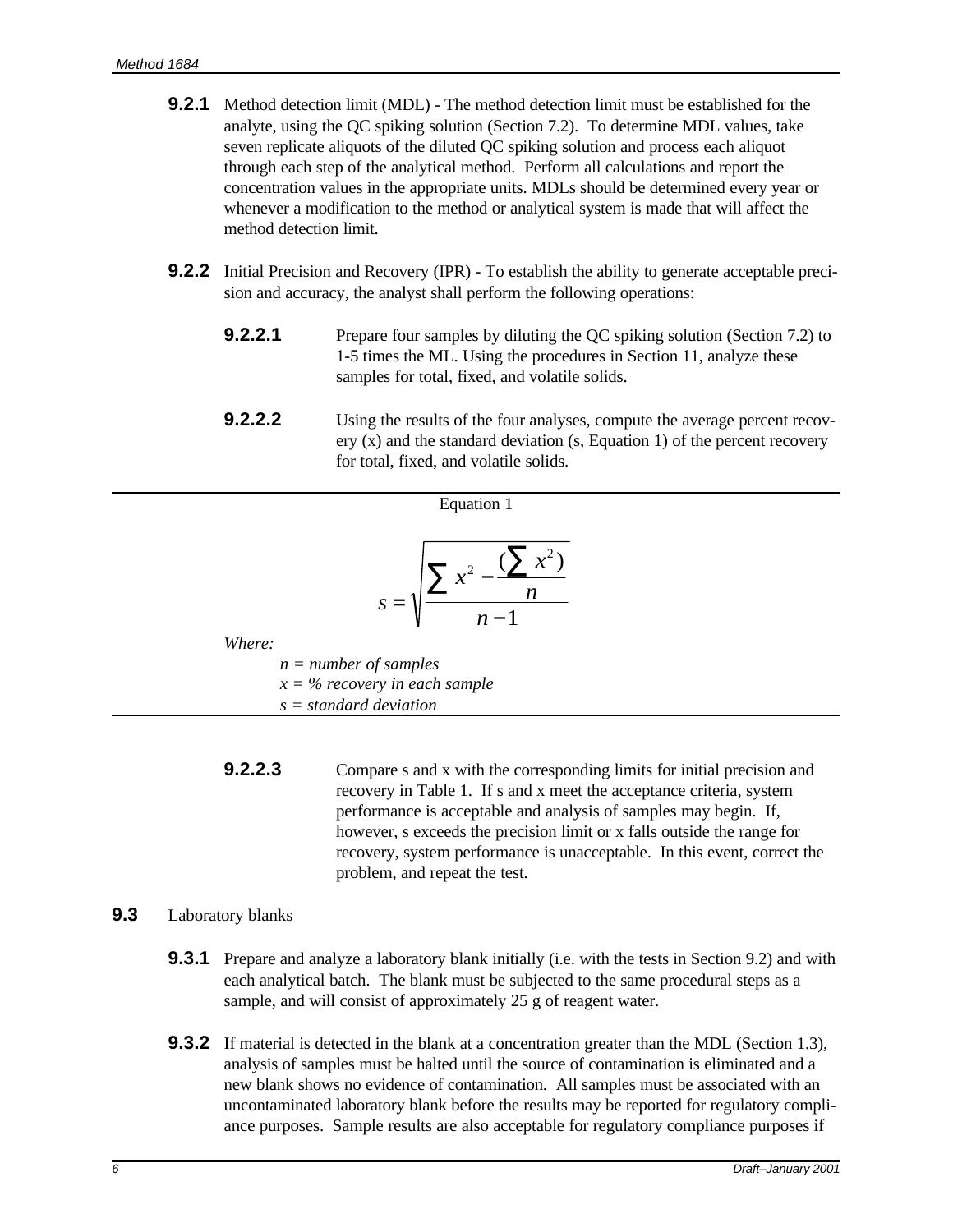they are associated with a blank that contains less than 1/10 the concentration of the analyte(s) of interest in the associated samples.

- **9.4** Ongoing Precision and Recovery (OPR).
	- **9.4.1** Prepare an OPR solution identical to the IPR solution described in Section 9.2.2.1.
	- **9.4.2** An aliquot of the OPR solution must be analyzed with each preparation batch (samples of the same matrix started through the sample preparation process (Section 11) on the same 12-hour shift, to a maximum of 10 samples).
	- **9.4.3** Compute the percent recovery of total, fixed, and volatile solids in the OPR sample.
	- **9.4.4** For each analyte, compare the results to the limits for ongoing recovery in Table 1. If all analytes meet the acceptance criteria, system performance is acceptable and analysis of blanks and samples may proceed. If, however, the recovery of an analyte falls outside of the range given, the analytical processes are not being performed properly for that analyte. Correct the problem, reprepare the sample batch, and repeat the OPR test. All samples must be associated with an OPR analysis that passes acceptance criteria before the sample results can be reported for regulatory compliance purposes.
	- **9.4.5** Add results that pass the specifications in Section 9.4.4 to IPR and previous OPR data. Update QC charts to form a graphic representation of continued laboratory performance. Develop a statement of laboratory accuracy for each analyte by calculating the average percent recovery (R) and the standard deviation of percent recovery (SR). Express the accuracy as a recovery interval from R-2SR to R+2SR. For example, if R=95% and SR=5%, the accuracy is 85-105%.
- **9.5** Duplicate analyses
	- **9.5.1** Ten percent of samples must be analyzed in duplicate. The duplicate analyses must be performed within the same sample batch (samples whose analysis is started within the same 12-hour period).
	- **9.5.2** The results of duplicate samples analyzed for total, fixed, and volatile solids must be within 10% of the solids determination.

#### **10.0 Calibration and Standardization**

- **10.1** Calibrate the analytical balance at 2 mg and 1000 mg using class "S" weights.
- **10.2** Calibration shall be within  $\pm 10\%$  (i.e.  $\pm 0.2$  mg) at 2 mg and  $\pm 0.5\%$  (i.e.  $\pm 5$  mg) at 1000 mg. If values are not within these limits, recalibrate the balance.
- **10.3** Place a 50 g weight and a 2 mg on the balance. Verify that the balance reads  $50.002 \pm 10$  %  $(i.e.  $\pm$  0.2 mg).$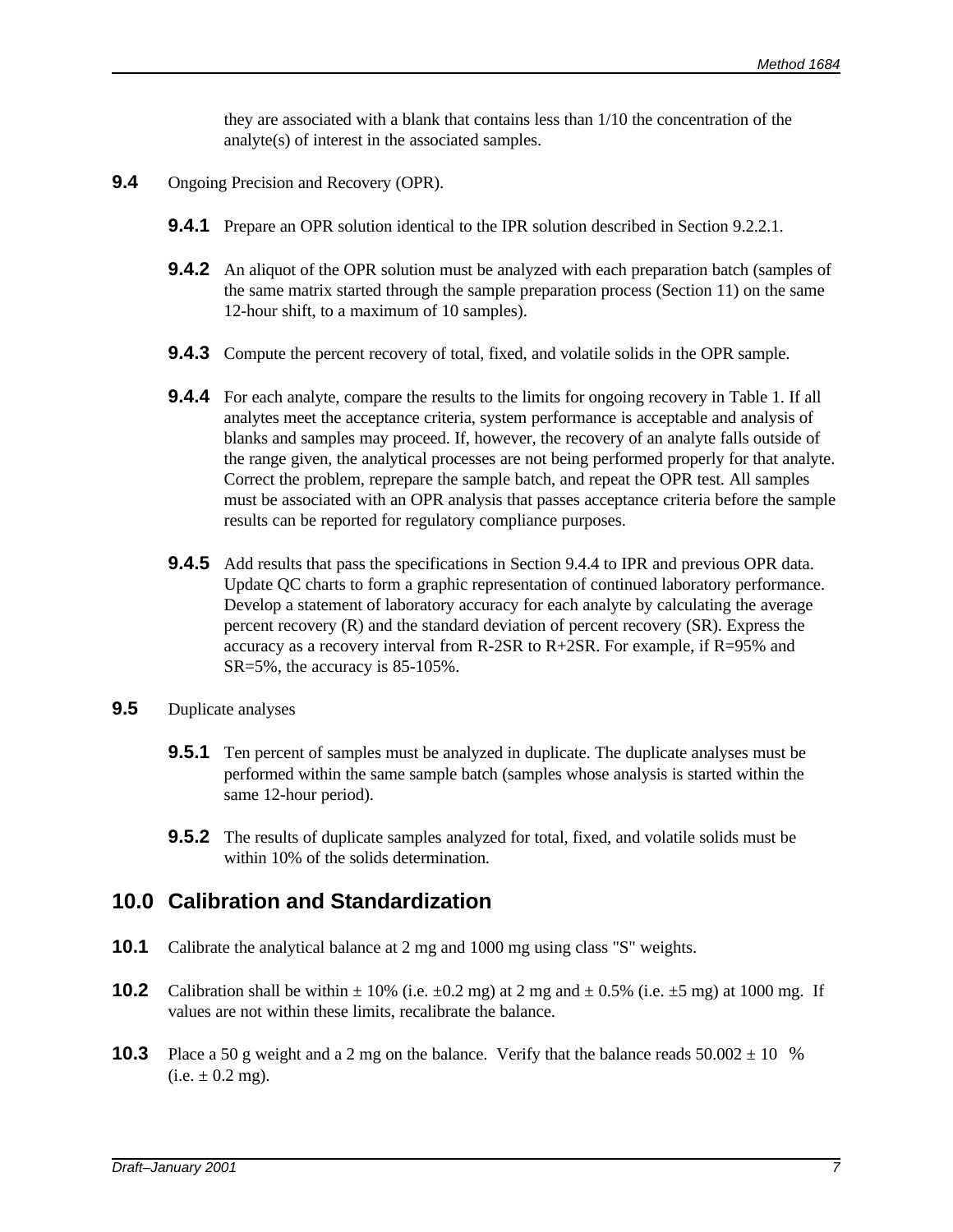# **11.0 Procedure**

- **11.1** Total Solids
	- **11.1.1** Preparation of evaporating dishes–If volatile solids are to be measured, ignite clean evaporating dishes and watch glasses at  $550^{\circ}$ C for 1 hour in a muffle furnace. If only total solids are to be measured, heat dishes and watch glasses at  $103^{\circ}$ C to  $105^{\circ}$ C for 1 hour in an oven. Cool and store the dried equipment in a desiccator. Weigh each dish and watch glass prior to use (record combined weight as " $W_{dish}$ ").
	- **11.1.2** Preparation of samples.
		- **11.1.2.1** Fluid samples–If the sample contains enough moisture to flow readily, stir to homogenize, place a 25 to 50 g sample aliquot on a prepared evaporating dish. If the sample is to be analyzed in duplicate, the mass of the two aliquots may not differ by more than 10%. Cover each sample with a watch glass, and weigh to the nearest 0.01 g (record weight as "W<sub>sample</sub>"). Spread each sample so that it is evenly distributed over the evaporating dish. Evaporate the samples to dryness on a steam bath.

**NOTE:** *Weigh wet samples quickly because wet samples tend to lose weight by evaporation. Samples should be weighed immediately after aliquots are prepared.*

- **11.1.2.2** Solid samples–If the sample consists of discrete pieces of solid material (dewatered sludge, for example), take cores from each piece with a No. 7 cork borer or pulverize the entire sample coarsely on a clean surface by hand, using rubber gloves. Place a 25 to 50 g aliquot of the pulverized sample on a prepared evaporating dish. If the sample is to be analyzed in duplicate, the mass of the two aliquots may not differ by more than 10%. Cover each sample with a watch glass, and weigh (record weight as "W<sub>sample</sub>"). Spread each sample so that it is evenly distributed over the evaporating dish.
- **11.1.3** Dry the samples at  $103^{\circ}$ C to  $105^{\circ}$ C for 12 hours, minimum, cool to balance temperature in an individual desiccator containing fresh desiccant, and weigh.

**NOTE:** *It is imperative that dried samples be weighed quickly since residues often are very hygroscopic and rapidly absorb moisture from the air. Samples must remain in the dessicator until the analyst is ready to weigh them.*

- **11.1.4** Heat the residue for 1 hour, cool it to balance temperature in a desiccator, and weigh. Repeat this heating, cooling, desiccating, and weighing procedure until the weight change is less than 4% or 50 mg, whichever is less. Record the final weight as " $W_{total}$ "
- **11.2** Fixed and volatile solids.
	- **11.2.1** Transfer the evaporating dishes containing the dried residues (Section 11.1.4) to a cool muffle furnace. Heat the furnace to  $550^{\circ}$ C and ignite it for 2 hours.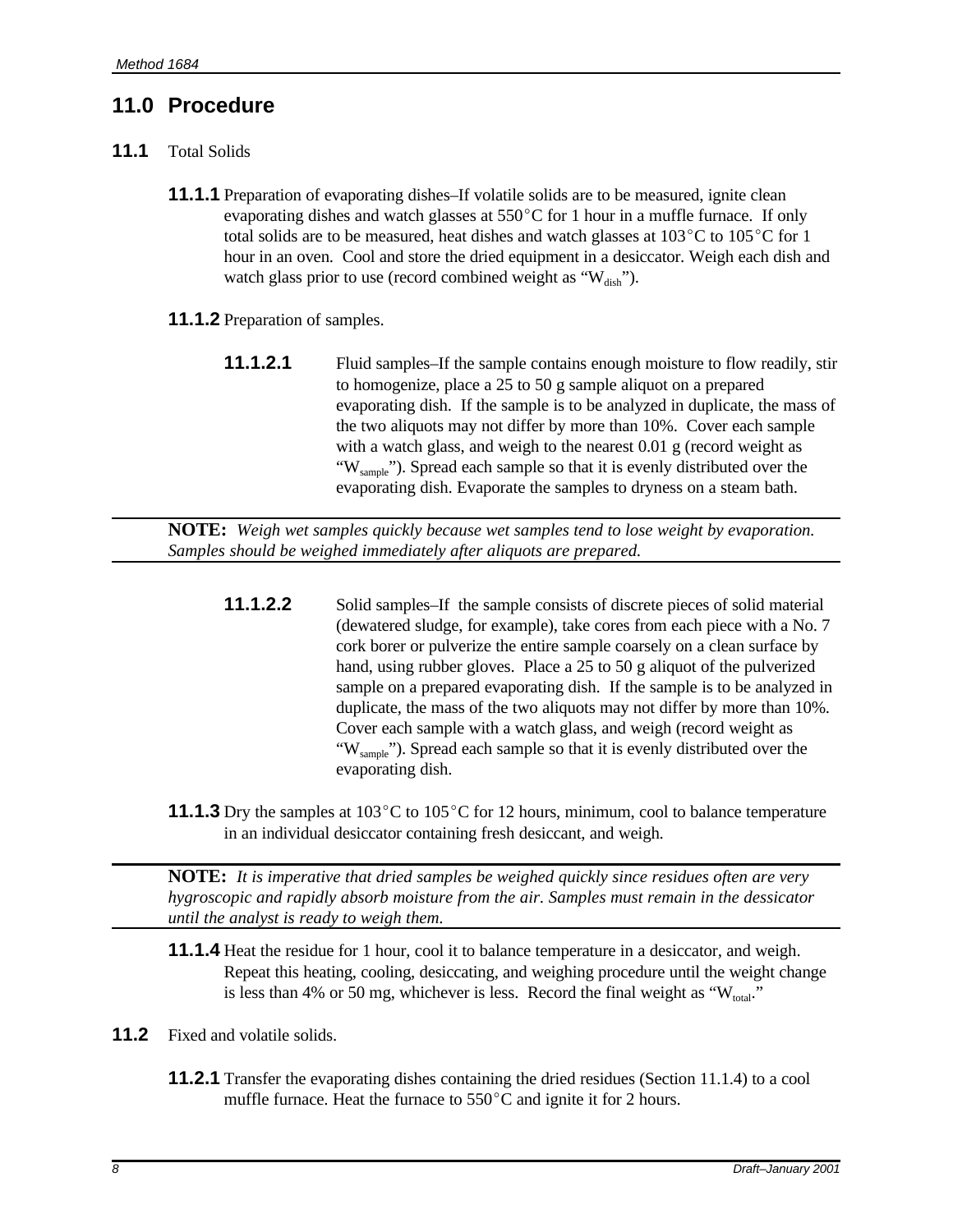**NOTE:** *If the residue contains large amounts of organic matter, first ignite it over a gas burner and under an exhaust hood in the presence of adequate air to lessen losses due to reducing conditions and to avoid odors in the laboratory.*

**11.2.2** Cool the residue in a desiccator to balance the temperature. Weigh the residues. Repeat igniting (30 min), cooling, desiccating, and weighing steps until the weight change is less than 4% or 50 mg, whichever is less. Record the final weight as " $W_{\text{volatile}}$ "

#### **12.0 Data Analysis and Calculations**

**12.1** Calculate the % solids or the mg solids/kg sludge for total solids (Equation 2), fixed solids, (Equation 3), and volatile solids (Equation 4).



Equation 2

*Where:*

*Wdish=Weight of dish (mg) Wsample=Weight of wet sample and dish (mg) Wtotal=Weight of dried residue and dish (mg)*

Equation 3

% fixed solids = 
$$
\frac{W_{volatile} - W_{dish}}{W_{total} - W_{dish}} * 100
$$

*or*

$$
\frac{mg \text{ fixed solids}}{kg \text{ sludge}} = \frac{W_{\text{volatile}} - W_{\text{dish}}}{W_{\text{total}} - W_{\text{dish}}} * 1,000,000
$$

*Where:*

*Wdish=Weight of dish (mg) Wtotal=Weight of dried residue and dish (mg) Wvolatile=Weight of residue and dish after ignition (mg)*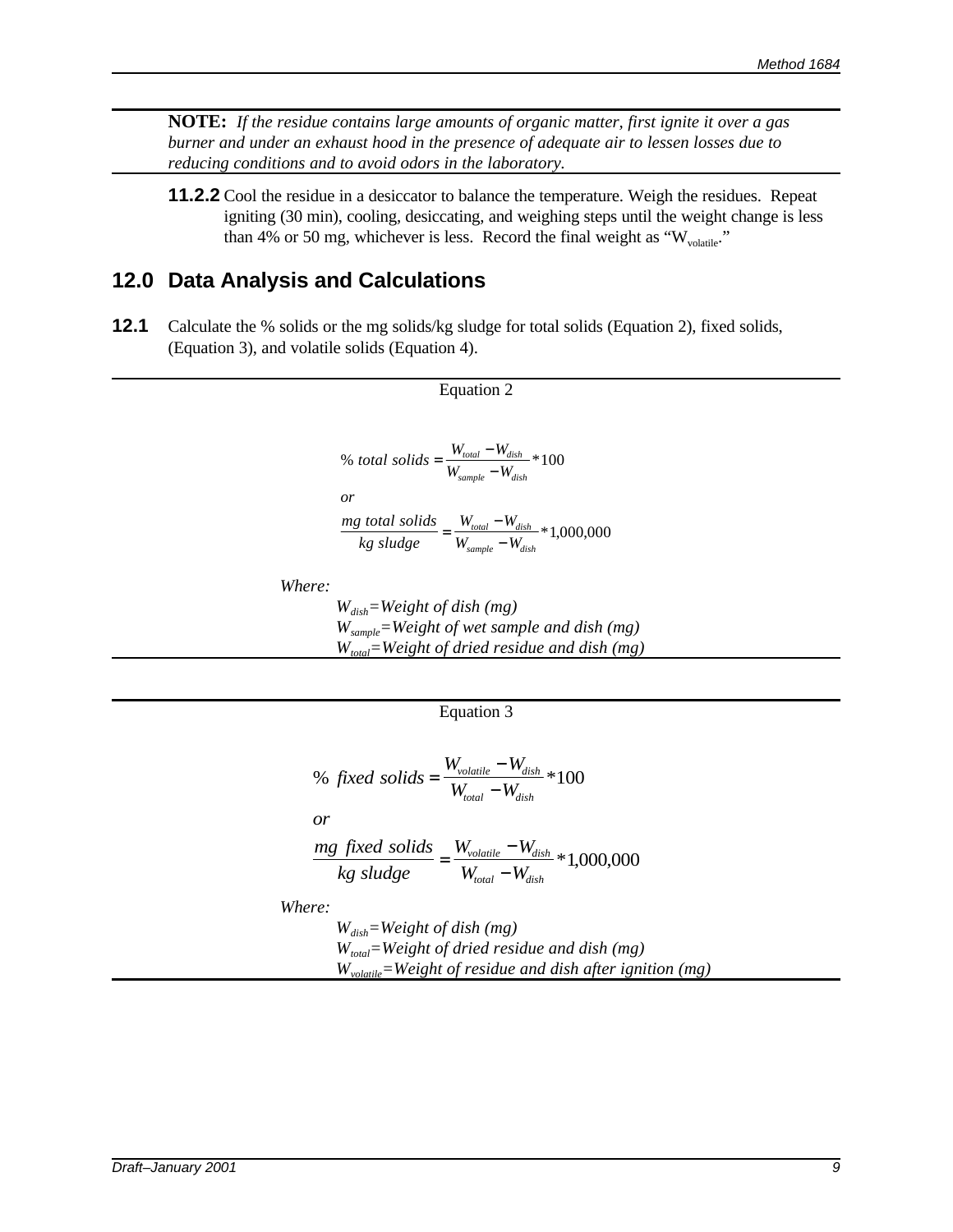#### Equation 4

% *volatile solids* =  $\frac{W_{total} - W_{volatile}}{W_{total}}$  $\frac{mg \text{ volatile solids}}{dm} = \frac{W_{total} - W_{volatile}}{WH} * 1,000,$  $W_{total} - W_{i}$ *or kg sludge*  $W_{total} - W$  $W_{total} - W_{c}$ *total volatile total dish total volatile total dish*  $=\frac{W_{total}-1}{\sqrt{2}}$  $\frac{W_{volatile}}{-W_{disk}} * 100$  $=\frac{W_{total}-1}{\sqrt{2}}$  $\frac{W_{volatile}}{-W_{disk}} * 1,000,000$ *Where: Wdish=Weight of dish (mg) Wtotal=Weight of dried residue and dish (mg) Wvolatile=Weight of residue and dish after ignition (mg)*

**12.2** Sample results should be reported as % solids or mg/kg to three significant figures. Report results below the ML as < ML, or as required by the permitting authority or in the permit. Duplicate determinations must agree within 10% of their average.

### **13.0 Method Performance**

- **13.1** Method performance (MDL and quality control acceptance criteria) will be determined during the multi-lab validation of this method.
- **13.2** Total, fixed, and volatile solids duplicate determinations must agree within 10% to be reported for permitting purposes. If duplicate samples do not meet this criteria, the problem must be discovered and the sample must be run over.

# **14.0 Pollution Prevention**

- **14.1** Pollution prevention encompasses any technique that reduces or eliminates the quantity or toxicity of waste at the point of generation. Numerous opportunities for pollution prevention exist in laboratory operation. The Environmental Protection Agency has established a preferred hierarchy of environmental management techniques that places pollution prevention as the management option of first choice. Whenever feasible, laboratory personnel should use pollution prevention techniques to address their waste generation. When wastes cannot be feasibly reduced at the source, the Agency recommends recycling as the next best option.
- **14.2** For information about pollution prevention that may be applicable to laboratories and research institutions, consult "Less is Better: Laboratory Chemical Management for Waste Reduction", available from the American Chemical Society's Department of Government Relations and Science Policy, 1155 16th Street N.W., Washington D.C. 20036, (202)872-4477.

# **15.0 Waste Management**

**15.1** The Environmental Protection Agency requires that laboratory waste management practices conducted be consistent with all applicable rules and regulations. The Agency urges laboratories to protect the air, water, and land by minimizing and controlling all releases from hoods and bench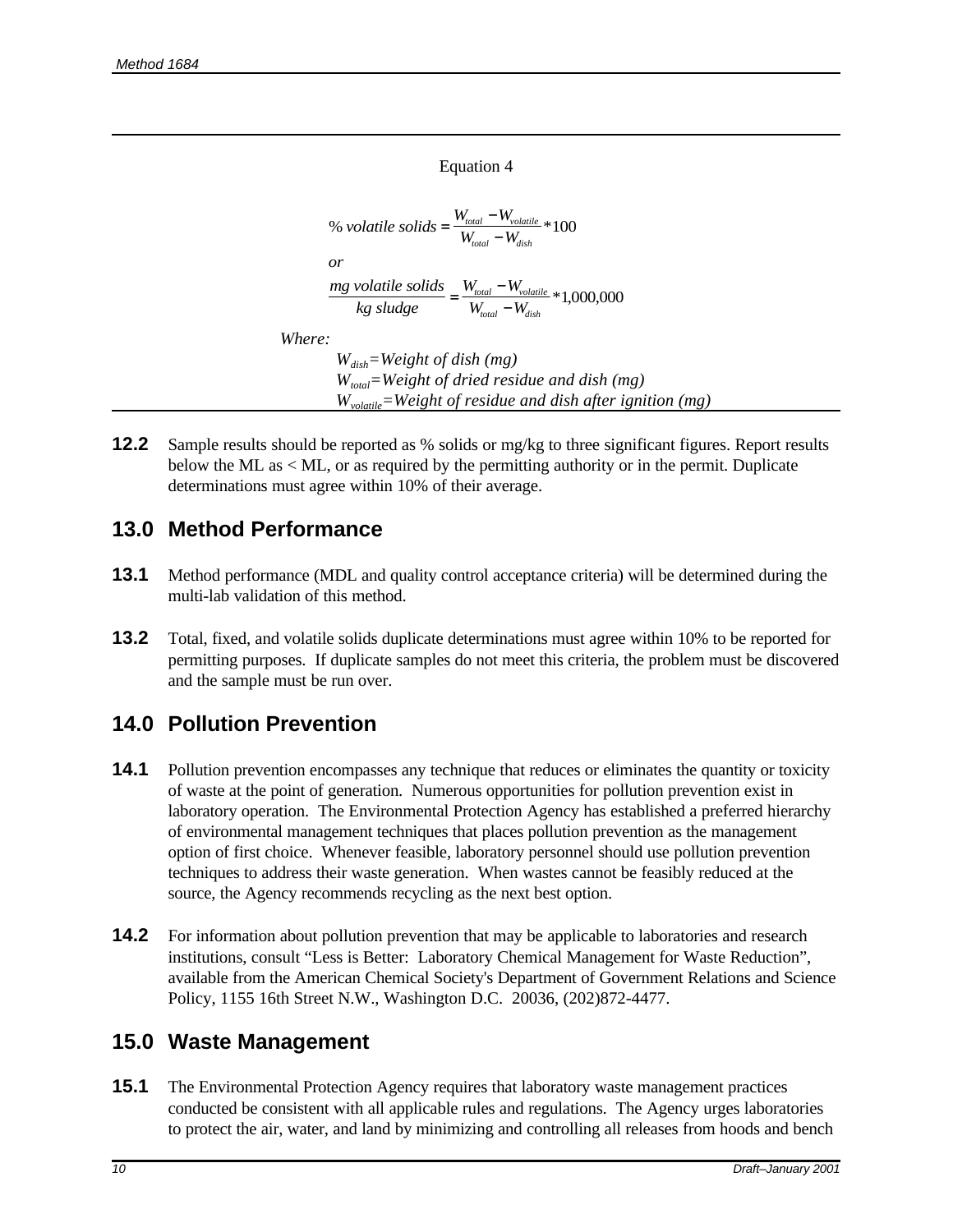operations, complying with the letter and spirit of any sewer discharge permits and regulations, and by complying with all solid and hazardous waste regulations, particularly the hazardous waste identification rules and land disposal restrictions. For further information on waste management consult "The Waste Management Manual for Laboratory Personnel", available from the American Chemical Society at the address listed in the Section 14.2.

### **16.0 References**

- **16.1** Goodman, B.L. 1964. Processing thickened sludge with chemical conditioners. Pages 78 et seq. *in* Sludge Concentration, Filtration and Incineration. Univ. Michigan Continued Education Ser. No. 113, Ann Arbor.
- **16.2** Gratteau, J.C. & R.I. Dick. 1968. Activated sludge suspended solids determinations. *Water Sewage Works* 115:468.
- **16.3** Theriault, E.J. & H.H. Wagenhals. 1923. Studies of representative sewage plants. *Pub. Health Bulletin.* No. 132.
- **16.4** U.S. Environmental Protection Agency, 1979. Methods for Chemical Analysis of Water and Wastes. Publ. 600/4-79-020, rev. March 1983. Environmental Monitoring and Support Lab., U.S. Environmental Protection Agency, Cincinnati, Ohio.
- **16.5** "OSHA Safety and Health Standards, General Industry", (29CFR 1910), Occupational Safety and Health Administration, OSHA 2206, revised January, 1976.
- **16.6** "Safety in Academic Chemistry Laboratories", American Chemical Society Publication, Committee on Chemical Safety, 3<sup>rd</sup> Edition, 1979.
- **16.7** "Standard Methods for the Examination of Water and Wastewater," 18th ed. and later revisions, American Public Health Association, 1015 15th Street NW, Washington, DC 20005. 1-35: Section 1090 (Safety), 1992.
- **16.8** U.S. Environmental Protection Agency, 1992. Control of Pathogens and Vector Attraction in Sewage Sludge. Publ 625/R-92/013. Office of Research and Development, Washington, DC.
- **16.9** "Handbook of Analytical Quality Control in Water and Wastewater Laboratories," USEPA, EMSL-Ci, Cincinnati, OH 45268, EPA-600/4-79-019, March 1979.
- **16.10** "Environmental Regulations and Technology: Control of Pathogens and Vector Attraction in Biosolid*,"* 1992. EPA/625/R-92/013. Office of Research and Development. USEPA.

# **17.0 Tables, Diagrams, Flowcharts, and Validation Data**

**17.1** Table 1 - Quality Control Acceptance Criteria for Method 1684.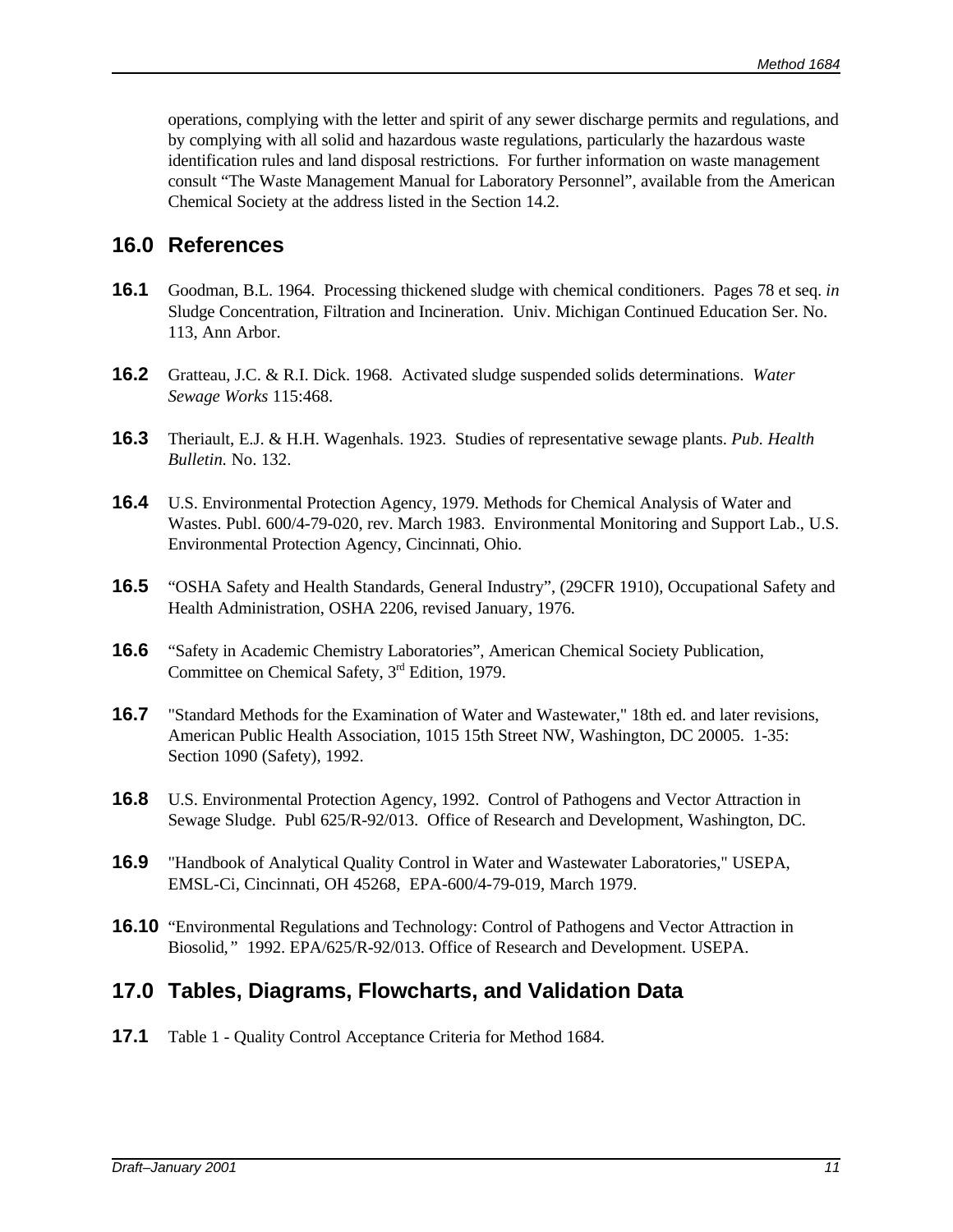# **18.0 Definitions**

- **18.1** Analytical batch–The set of samples analyzed at the same time, to a maximum of 10 samples. Each analytical batch of 10 or fewer samples must be accompanied by a laboratory blank (Section 9.3), an ongoing precision and recovery sample (OPR, Section 9.6), and a set of duplicate samples, resulting in a minimum of five analyses (1 sample, 1 blank, 1 OPR, 2 duplicates) and a maximum of 14 analyses.
- **18.2** Fixed solids–The residue left in the vessel after a sample is ignited (heated to dryness at  $550^{\circ}$ C).
- **18.3** Initial precision and recovery (IPR)–Four aliquots of the diluted PAR analyzed to establish the ability to generate acceptable precision and accuracy. An IPR is performed the first time this method is used and any time the method or instrumentation is modified.
- **18.4** IPR–See initial precision and recovery.
- **18.5** Laboratory blank (method blank)–An aliquot of reagent water that is treated exactly as a sample including exposure to all glassware, equipment and reagents that are used with samples. The laboratory blank is used to determine if analytes or interferences are present in the laboratory environment, the reagents, or the apparatus.
- **18.6** Laboratory control sample (LCS)–See Ongoing precision and recovery standard (OPR).
- **18.7** May–This action, activity, or procedural step is neither required nor prohibited.
- **18.8** May not–This action, activity, or procedural step is prohibited.
- **18.9** Method detection limit (MDL)–The lowest level at which an analyte can be detected with 99 % confidence that the analyte concentration is greater than zero.
- **18.10** Must–This action, activity, or procedural step is required.
- **18.11** Ongoing precision and recovery standard (OPR, also called a laboratory control sample)–A laboratory blank spiked with known quantities of analytes. The OPR is analyzed exactly like a sample. Its purpose is to assure that the results produced by the laboratory remain within the limits specified in this method for precision and accuracy.
- **18.12** OPR–See Ongoing precision and recovery standard.
- **18.13** PAR–See Precision and recovery standard.
- **18.14** Precision and recovery standard–Secondary standard that is diluted and spiked to form the IPR and OPR.
- **18.15** Quality control sample (QCS):–A sediment sample containing analytes of interest at known concentrations. The QCS is obtained from a source external to the laboratory or is prepared from standards obtained from a different source than the calibration standards. The purpose is to check laboratory performance using test materials that have been prepared independently from the normal preparation process.